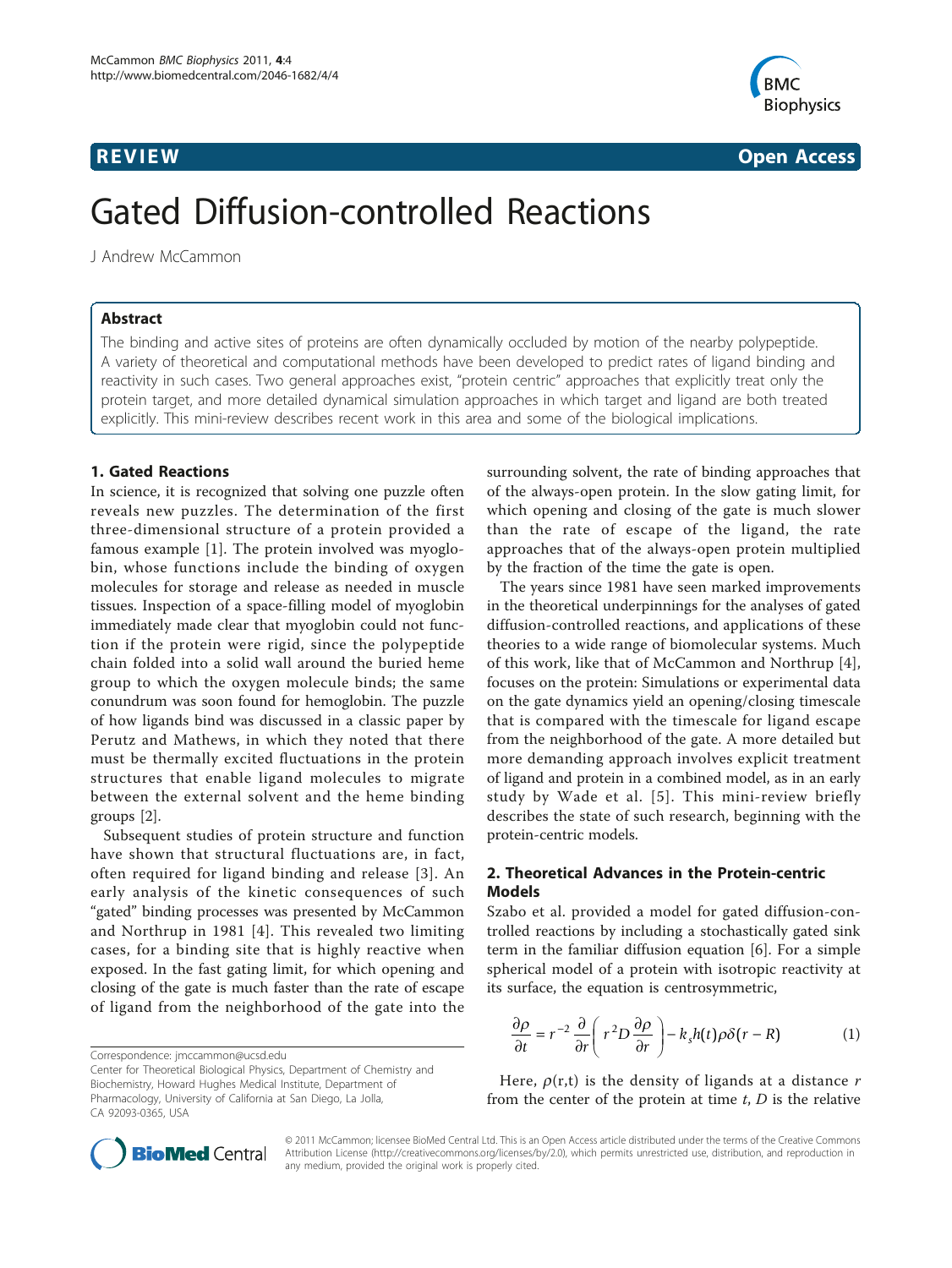diffusion constant of ligand and receptor,  $k<sub>s</sub>$  is the specific rate constant in the gate-open (reactive) state,  $R$  is the ligand-protein contact distance, and  $h(t)$  is a characteristic gating function that fluctuates between values of 0 (gate closed) and 1 (gate open). Equation 1 is supplemented with a reflecting wall boundary condition at  $r = R$ . If the reaction is fully diffusion-controlled when the gate is open,  $k_s = \infty$ , corresponding to a fully absorbing boundary condition. Given the solution of Eq (1), the average binding rate that would be observed experimentally is characterized by the bimolecular rate constant,

$$
k = \left\langle 4\pi R^2 k_s h(t) \rho(R, t) \right\rangle
$$
 (2)

where the brackets indicate a time average. For the fast gating case as defined above and  $k_s = \infty$ , one recovers the familiar Smoluchowski expression for a perfectly absorbing sphere,  $k = 4\pi D R$ . For the corresponding slow gating case, the rate constant is just the Smoluchowski result multiplied by the fraction of the time the gate is open. In addition to the rather idealized case of a fully reactive spherical surface, Szabo et al. also derived results for a reactive circular patch on a planar surface (approximating a reactive site on a membrane) and a similar patch on an otherwise nonreactive spherical surface (approximating an active site in an enzyme) [\[6](#page-3-0)].

Zhou subsequently derived rate equations for a more general and realistic set of models, in which the reactive surface is represented as a patch that is recessed below the major surface of the protein and only accessible by a channel from that surface [[7](#page-3-0)]. As in Szabo et al. [[6\]](#page-3-0), binding is stochastically gated according to a simple Markovian scheme,

$$
\text{Open} \xleftarrow{w_c} \text{Closed} \tag{3}
$$

where  $w_c$  and  $w_o$  correspond to the rates of gate closing and opening, respectively. Zhou's derivation yields

$$
\frac{1}{k} = \frac{1}{k_{\text{Open}}} + \frac{w_c}{w_o w \hat{k}(w)}\tag{4}
$$

where  $w = w_c + w_o$ . In Eq (4), k is the rate constant for ligand binding in the presence of gating,  $k_{Open}$  is the corresponding rate constant if the gate has been fixed open for a long enough period to achieve steady state conditions, and  $\hat{k}(s)$  is the Laplace transform of the total flux across the entrance to the active site in the absence of a gate if the initial distribution of ligands is an equilibrium distribution outside the entrance (i.e., the distribution that would develop if the gate were closed for a long time). The limiting rate constants are similar to what has been described before, but now we express these symbolically. Fast or slow gating is judged relative to the time required for ligands to diffuse away from the entrance to the site of gating and reaction; the latter time can be approximated as

$$
\tau_D \approx R^2/D \tag{5}
$$

Thus, in the limit of fast gating, defined by  $w^{-1} \ll \tau_D$ , one has  $k \approx k_{\text{Open}}$ . In the limit of slow gating, defined by  $w^{-1} \gg \tau_D$ , one has  $k \approx (w_o/w) k_{\text{Open}}$ .

# 3. Applications of the Protein-centric Models 3.1. Acetylcholinesterase

As mentioned at the outset, myoglobins and hemoglobins seem unable to perform their functions of binding oxygen, based on their crystal structures alone. A similar situation became apparent with the first crystallographic studies of acetylcholinesterases [[8,9\]](#page-3-0). These enzymes are responsible for inactivating the neurotransmitter acetylcholine in synapses and neuromuscular junctions, so that they have been under tremendous evolutionary pressure to operate with great speed, as indeed they are known to do [[10-12\]](#page-3-0). It was therefore a surprise to see in the crystal structures that the active site is deeply buried at the bottom of a 2 nm deep gorge in the protein, and that there is a bottleneck in the gorge that would not allow passage of the acetylcholine molecule if the protein were rigid. Molecular dynamics studies helped to resolve this paradox by showing that thermal fluctuations open and close the bottleneck, and - indeed - suggest the existence of transient alternate passageways [[13](#page-3-0)-[17\]](#page-3-0). Careful analysis of one of these simulations indicated that the timescale for gate opening/closing (gauged by fluctuations in the width of the bottleneck in the gorge, relative to the width of acetylcholine) is roughly 0.5 ps, while the timescale for diffusion of acetylcholine away from the enzyme is roughly 10 ns [[18](#page-3-0)]. Thus, acetylcholinesterase is solidly within the fast gating regime, consistent with the great speed of the enzyme. It was also suggested that gating could provide a dynamic mechanism for selectivity, since potential substrates that are only modestly larger than acetylcholine rarely encounter an opened bottleneck, and their rates of catalysis are reduced by orders of magnitude [\[18\]](#page-3-0). The special role of aromatic sidechains in the bottleneck dynamics - enabling substantial width fluctuations with local torsion angle fluctuations - has also been discussed [[16](#page-3-0)] and noted in other gating channels and enzymes [[3](#page-3-0)]. Because larger scale, collective motion within the protein also contributes to the gate dynamics, it has been noted that these motions could represent a new mechanism for allosteric phenomena. The binding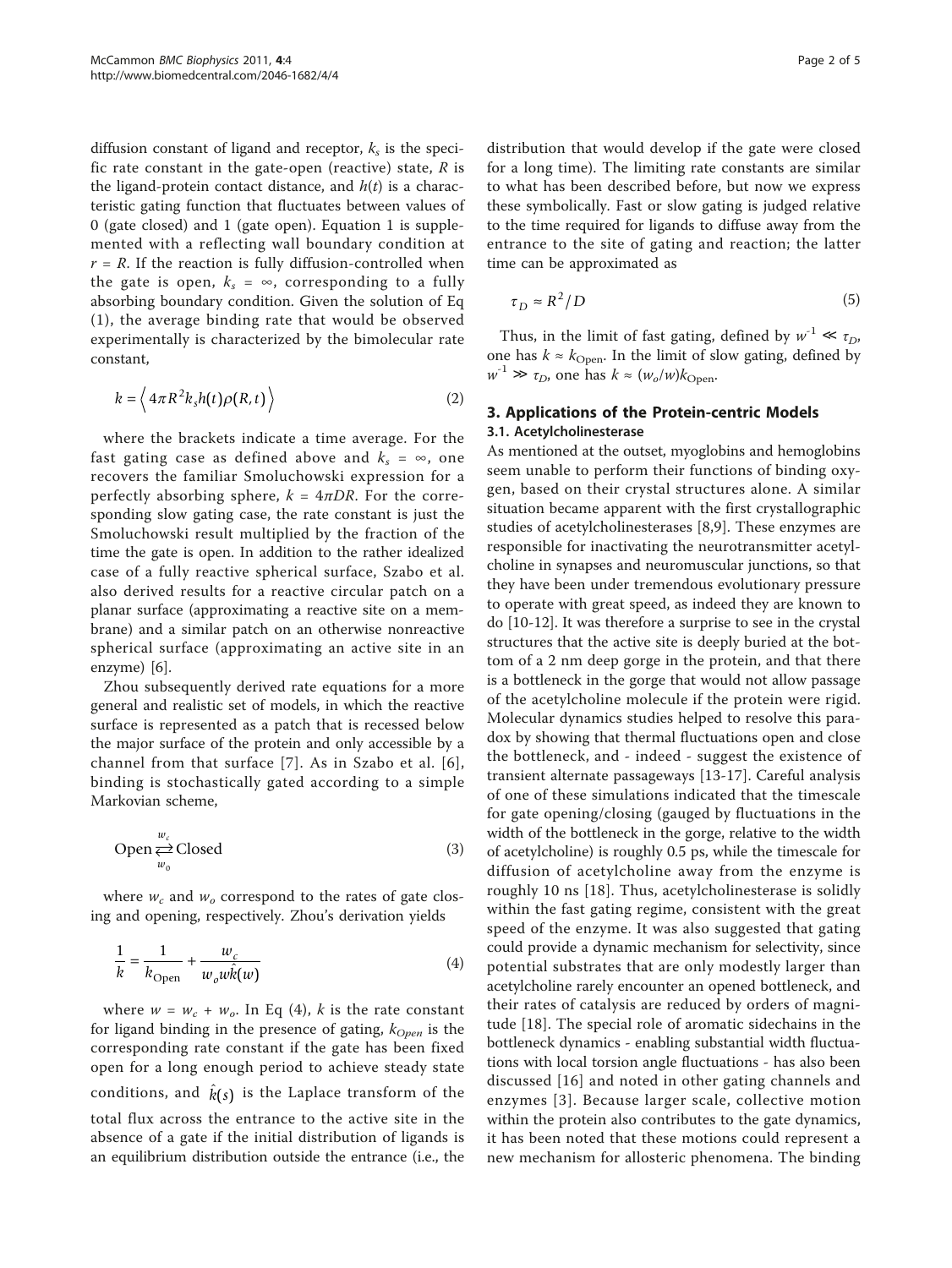of a ligand in one part of a protein could alter the gating motions and binding selectivity elsewhere [[16](#page-3-0)].

So far, the discussion in this section has concerned only monomeric forms of acetylcholinesterase. In the setting of synapses and neuromuscular junctions, the enzyme often occurs as homotetramers, with some of the active sites potentially occluded by steric interactions with adjacent monomers. Thus, gating occurs at the level of quaternary structure as well as tertiary structure. Simulations suggest that the quaternary dynamics is actually in the slow gating regime, with opening/closing on the 50 ns timescale, again compared with ligand escape on the 10 ns timescale. However, the active sites seem only to be occluded about 15% of the time, so slow gating does not involve a substantial penalty in kinetic terms - the rate is reduced only by about 15% from the always-open ideal case [\[19,20](#page-3-0)].

# 3.2. Messenger RNA Capping Enzymes

Messenger RNA molecules are normally capped at the 5' end soon after their transcription has begun. The capping groups are needed to protect the nascent mRNA from degradation by RNases, and also to enable recognition of the mRNA by the ribosome. Studies of the dynamics of a virally encoded mRNA capping enzyme have been reported by Swift and McCammon [\[21](#page-3-0)]. The enzyme comprises two major globular domains linked by a hinge region. GTP nucleotides must have access to the cleft between the two large domains for the capping reaction to proceed. The simulation studies on the enzyme show that it samples a closed state and a somewhat open state that are also seen in crystal structures. But the simulations also suggest the existence of a hyper-open state, which is the one that allows facile binding of GTP. Analyses of the dynamics of the system with simple estimates of the diffusional dynamics of the enzyme's hinge-bending motion suggest that the enzyme operates in the fast gating regime. The gate opening/ closing timescale is estimated to be about 3.3 ns, and the timescale for GTP to escape is estimated to be about 130 ns. Thus, even though the enzyme is found to prefer relatively closed structures, it seems to sample the hyper-open state frequently enough to allow near optimal reactivity.

### 4. Explicit Treatment of Protein and Ligand

Treating the ligand explicitly in addition to the protein clearly is more demanding of computational resources, but offers the advantage of greater realism. In particular, the interactions between these species can be treated in some detail. This may be important for the separated species, e.g., to allow for higher-order multipole components of electrostatic coupling, possibly varying with

conformational fluctuations of the ligand. But, it is likely to be particularly important in the encounter complex, where steric interactions between the flexible species may strongly perturb the gating dynamics and the entry of the ligand to the reactive site. These might be colorfully described as "foot in door" effects. This level of treatment has been attempted in a few Brownian dynamics simulations, but is likely to become more common.

#### 4.1. Triosephosphate Isomerase

Wade et al. conducted Brownian dynamics simulations of a model substrate interacting with a flexible, gated enzyme that is known to exhibit diffusion-controlled kinetics [\[5\]](#page-3-0). The enzyme is chicken muscle triosephosphate isomerase, a homodimeric structure with flexible polypeptide loops gating the two active sites. In the computer model, the enzyme subunits were taken to be rigid except for the flexible loops, which were represented as chains of 17 spherical residues, of which the central 11 residues were allowed to move. The substrate, glyceraldehyde 3-phosphate (GAP) was represented as a pair of touching spheres of radius 0.2 nm with central charges of -0.3 e and -1.7 e to represent the glyceraldehyde and phosphate moieties, respectively. The charges account for the monopole and dipole moments of the doubly-charged form of GAP, and hydrodynamic interactions between the two spheres were included to give the correct diffusion constant for the substrate. Electrostatic and steric interactions between GAP and the rigid and flexible portions of the enzyme were included by use of a coarse-grained model, and an ionic strength of 0.1 M was assumed.

The Brownian dynamics simulations were performed with the Ermak-McCammon algorithm [\[22](#page-3-0)]. Analysis of the trajectories showed that both translational and rotational electrostatic steering contributed significantly to the kinetics of successful docking of the substrate to the active site. More importantly from the perspective of gating, the opening and closing of the flexible loops of the unliganded enzyme is seen to be on a timescale of about 1 ns, and the diffusional relaxation time of the substrate is on a timescale of about 16 ns. Thus, the system is in the fast gating regime, and the estimated rate constant is close to that observed experimentally. The conclusions therefore support those of an earlier "protein centric" study [[23](#page-3-0)], but the explicit simulation shows clearly how a substrate may approach a closed active site and remain nearby long enough for the site to open so that reaction can ensue. It should be noted that some more recent studies (reviewed in [[24](#page-3-0)]) suggest slower gating motions and that simulations of other peptide loop motions are somewhat slower (see below).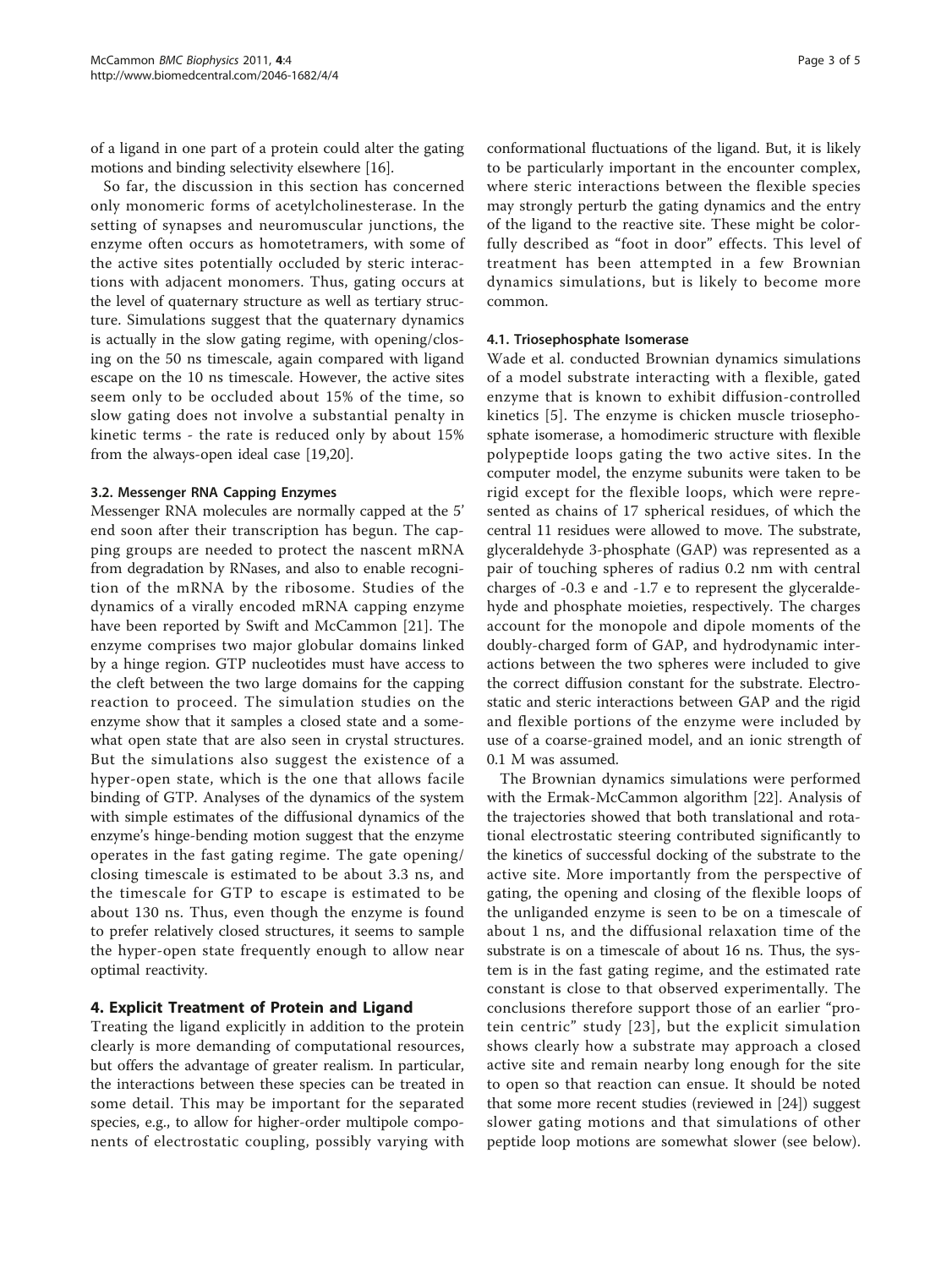<span id="page-3-0"></span>It is possible that approximations in this pioneering study yielded somewhat rapid loop motions, though additional study is clearly warranted. In any case, since all studies point to the gate being open at least half of the time in the unliganded system, there would still only be a small departure from the always-open rate, however, even in the limit of slow gating.

### 4.2. HIV-1 Protease

HIV-1 Protease, an essential enzyme for HIV replication and an important target of antiviral drugs, is a small homodimeric protein with two polypeptide "flaps" covering the active site at the dimer interface. Chang et al. used coarse-grained models of the enzyme and a nonapeptide substrate to study the gating of substrate binding by the opening and closing of the flaps [25]. As in the study of triosephosphate isomerase by Wade et al. described above [5], Brownian dynamics was used to simulate the internal and overall diffusion the flexible molecules [22]. Again, the coarse-grained model comprised spherical interaction centers for the amino acid residues, but the parameters for this model were developed by reference to a large number of experimental structures of the protease [26,27]. With these methods, it was possible to run many encounter trajectories on the microsecond timescale.

Analysis of the results showed that the gating timescale was of the order of 60 ns, while the timescale for diffusional escape of the peptide substrate was of the order of 40 ns [25]. Thus, the rate of binding is somewhat reduced by the gating. Interestingly, the fractions of gate-open time were found to be about 14% and 2% for the wild-type enzyme and a drug resistant mutant (G48V/V82A/I84V/L90M), raising the possibility that slowed binding of large antiviral drugs could contribute to resistance in the mutant [25].

It is worth noting that "protein centric" studies of gating in HIV-1 protease have also been reported. These have shown that the experimental order of binding rate constants for different antiviral drugs can be rationalized in the slow-gating picture [28] and that the effects of crowding by other macromolecules alter the gating dynamics and, presumably, the kinetics of ligand binding [[29,30\]](#page-4-0).

#### Acknowledgements

This work has been supported in part by NSF, NIH, HHMI, NBCR, CTBP, and the NSF Supercomputer Centers.

#### Published: 2 March 2011

#### References

1. Kendrew JC, Bodo G, Dintzis HM, Parrish RG, Wyckoff H, Phillips DC: A Three-Dimensional Model of the Myoglobin Molecule Obtained by X-Ray Analysis. Nature 1958, 181:662-6.

- 2. Perutz MF, Mathews FS: An X-ray study of azide methaemoglobin. J Mol Biol 1966, 21:199-202.
- 3. Zhou HX, McCammon JA: The gates of ion channels and enzymes. Trends Biochem Sci 2010, 35:179-185.
- 4. McCammon JA, Northrup SH: Gated binding of ligands to proteins. Nature 1981, 293:316-317.
- 5. Wade RC, Luty BA, Demchuk E, Madura JD, Davis ME, Briggs JM, McCammon JA: Simulation of Enzyme-Substrate Encounter with Gated Active Sites. Nature Structural Biology 1994, 1:65-69.
- 6. Szabo A, Shoup D, Northrup SH, McCammon JA: Stochastically gated diffusion-influenced reactions. J Chem Phys 1982, 77:4484-4493.
- 7. Zhou HX: Theory of the diffusion-influenced substrate binding rate to a buried and gated active site. J Chem Phys 1998, 108:8146-8154.
- 8. Sussman J, Harel M, Frolow F, Oefner C, Goldman A, Toker L, Silman I: Atomic structure of acetylcholinesterase from Torpedo californica: a prototypic acetylcholine-binding protein. Science 1991, 253:872-879.
- 9. Bourne Y, Taylor P, Marchot P: Acetylcholinesterase inhibition by fasciculin: crystal structure of the complex. Cell 1995, 83:503-512.
- 10. Taylor P, Radic Z: The cholinesterases: from genes to proteins. Annu Rev Pharmacol Toxicol 1994, 34:281-320.
- 11. Radic Z, Kirchhoff PD, Quinn DM, McCammon JA, Taylor P: Electrostatic Influence on the Kinetics of Ligand Binding to Acetylcholinesterase: Distinctions between Active Center Ligands and Fasciculin. J Biol Chem 1977, 272:23265-23277.
- 12. McCammon JA: Darwinian biophysics: Electrostatics and evolution in the kinetics of molecular binding. Proc Natl Acad Sci USA 2009, 106:7683-7684.
- 13. Gilson MK, Straatsma TP, McCammon JA, Ripoll DR, Faerman CH, Axelsen PH, Silman I, Sussman JL: Open "Back Door" in a Molecular Dynamics Simulation of Acetylcholinesterase. Science 1994, 263:1276-1278.
- 14. Wlodek ST, Clark TW, Scott LR, McCammon JA: Molecular Dynamics of Acetylcholinesterase Dimer Complexed with Tacrine. J Amer Chem Soc 1997, 119:9513-9522.
- 15. Tai K, Shen T, Borjesson U, Philipopoulos M, McCammon JA: Analysis of a Ten-nanosecond Molecular Dynamics Simulation of Mouse Acetylcholinesterase. Biophys J 2001, 81:715-724.
- 16. Shen T, Tai K, Henchman RH, McCammon JA: Molecular Dynamics of Acetylcholinesterase. Acc Chem Res 2002, 35:332-340.
- 17. Bui J, Henchman RH, McCammon JA: The Dynamics of Ligand Barrier Crossing inside the Acetylcholinesterase Gorge. Biophys J 2003, 85:2267-2272.
- 18. Zhou HX, Wlodek ST, McCammon JA: Conformation Gating as a Mechanism for Enzyme Specificity. Proc Natl Acad Sci USA 1998, 95:9280-9283.
- 19. Gorfe AA, Chang CA, Ivanov I, McCammon JA: Dynamics of the acetylcholinesterase tetramer. Biophys J 2008, 94:1144-1154.
- 20. Gorfe AA, Lu BZ, Yu Z, McCammon JA: Enzymatic Activity versus Structural Dynamics: The Case of Acetylcholinesterase Tetramer. Biophys J 2009, 97:897-905.
- 21. Swift RV, McCammon JA: Substrate Induced Population Shifts and Stochastic Gating in the PBCV-1 mRNA Capping Enzyme. J Amer Chem Soc 2009, 131:5126-5133.
- 22. Ermak DL, McCammon JA: Brownian dynamics with hydrodynamic interactions. J Chem Phys 1978, 69:1352-1360.
- 23. Wade RC, Davis ME, Luty BA, Madura JD, McCammon JA: Gating of the active site of triose phosphate isomerase: Brownian dynamics simulations of flexible peptide loops in the enzyme. Biophys J 1993, 64:9-15.
- 24. Kempf JG, Jung J, Ragain C, Sampson NS, Loria JP: Dynamic Requirements for a Functional Protein Hinge. J Mol Biol 2007, 368:131-149.
- 25. Chang CE, Trylska J, Tozzini V, McCammon JA: Binding Pathways of Ligands to HIV-1 Protease: Coarse-grained and Atomistic Simulations. Chem Biol Drug Des 2007, 69:5-13.
- 26. Tozzini V, McCammon JA: A coarse grained model for the dynamics of flap opening in HIV-1 protease. Chem Phys Lett 2005, 413:123-128.
- 27. Tozzini V, Trylska J, Chang CE, McCammon JA: Flap opening dynamics in HIV-1 protease explored with a coarse-grained model. *J Struct Biol 2007*, 157:606-615.
- 28. Chang CE, Shen T, Trylska J, Tozzini V, McCammon JA: Gated Binding of Ligands to HIV-1 Protease: Brownian Dynamics Simulations in a Coarse-Grained Model. Biophys J 2006, 90:3880-3885.